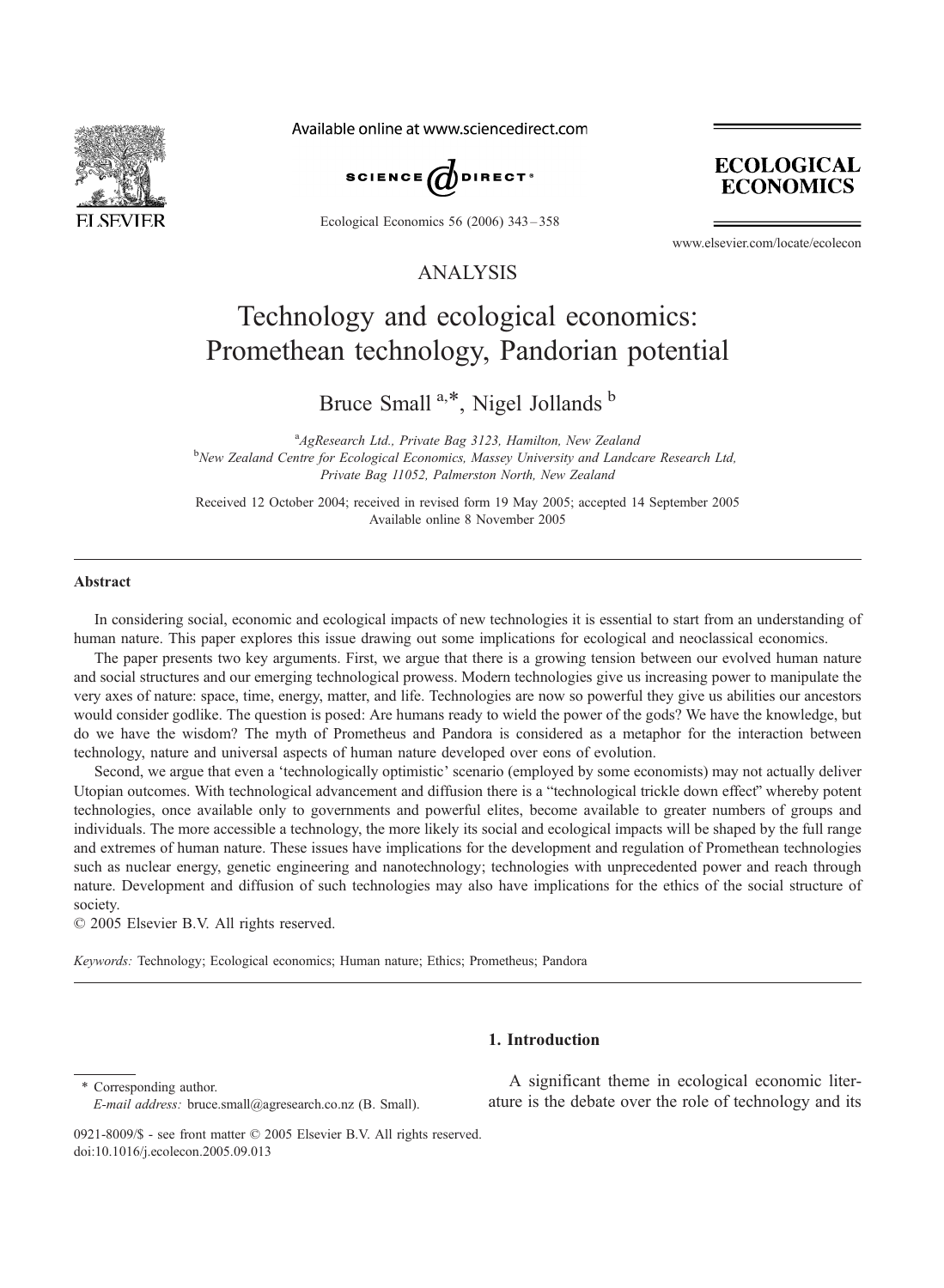impact on ecological and social sustainability. The importance of this debate within an ecological economic frame is demonstrated in the central place this issue received in [Costanza's, \(1989\)](#page--1-0) seminal article in the first issue of the journal Ecological Economics. Many ecological economists have continued this theme ([Peet, 1992; Ayres, 1994; Khanna](#page--1-0) and Zilberman, 1997; Aldy et al., 1998; Davison, 2001; Huesemann, 2001; White, 2002).

The debate on the impacts of technology is not limited to ecological economic literature. Indeed, the concerns over the use and development of technology can be traced back to ancient cultural myths. A recurring theme in the myths of many cultures warns of the god's displeasure and the catastrophes that await at the hubris of humankind attempting to attain the glory, knowledge and power of the gods. For example, for eating from the Tree of Knowledge, Yahweh cast Adam and Eve from the Garden of Eden and cursed all their descendants with original sin. The myth of Prometheus and Pandora is an allegorical warning in a similar vein.

The Titan, Prometheus, favoured humans over the Olympian gods. Prometheus was tutored by Athene in the technical arts of architecture, astronomy, mathematics, navigation, medicine and metallurgy. He pitied humans, ignorant of arts and science, and subject to the whims of merciless nature. To ease their lot, Prometheus stole fire from the gods and gave it to humanity. Control of fire symbolises power over nature, the beginning of technology, science and art. With control of fire, humanity began its journey to the heavens, taking its first steps towards attaining godlike power over nature.

Zeus, infuriated by this theft, was incensed by humanity's increasing power over nature. In revenge, Zeus meted out punishments to both Prometheus and humanity. Prometheus was bound by indestructible chains to Mount Caucasus. Each day a monstrous eagle fed upon his liver. Each night his immortal liver grew back, to be devoured again the next day. Unrepentant, he endured his torment for thirty thousand years before Zeus finally allowed Hercules to slay the eagle and free him. Eventually forgiven, Prometheus, the benefactor of humanity, took his place on Olympus amongst the immortal gods.

As for humans, Zeus ensured that the gift of fire was accompanied by calamity. From clay he fashioned the first woman, Pandora, a female of great beauty, though in her heart lay perfidy and from her mouth sprung deceit. Zeus made Pandora the keeper of a great jar within which was imprisoned Evil, Sickness, Old Age, Insanity, Vice, Passion and all the other Spites that plague humanity. Then he gave Pandora to Prometheus' brother, Epimetheus. Despite being warned by Prometheus not to accept gifts from Zeus, Epimetheus married Pandora. Once amongst the human race, she opened her jar releasing the Spites ([Goldhill, 1993\)](#page--1-0).

Can ancient myths have meaning for 21st century humans? After all, to most of us, Prometheus and Pandora have no greater ontological substance than Father Christmas or the Tooth Fairy. Carl Jung claimed that the power of myth lay in the fact that the characters represent primal archetypes of human nature ([Jung, 1964\)](#page--1-0). Joseph Campbell considered myths to be the "dictionary of the language of the soul", not to be read literally, but understood as psychic metaphors, revelatory of universal axioms of human nature ([Campbell, 1988\)](#page--1-0). Prometheus and Pandora are not to be understood as gods external, but rather as primal elements existing within the brow and heart of all humans. The myth points to the potential good and bad consequences of human manipulation of the power of nature.

The myth of Prometheus and Pandora is perhaps even more relevant to modern humans than to the ancient Greeks. For in the 21st century, our technologies knock at the gates of heaven. We manipulate space, time, matter, energy and even life itself. Through technology, we would become as gods. Levi-Strauss claimed that myths raise as many questions as they answer ([Willis, 1993\)](#page--1-0). The myth of Prometheus and Pandora raises pertinent questions for modern humans: what will humanity do with the technological might of the gods? Will our use of technology lead to Utopia or Dystopia? We have the knowledge to harness and manipulate the forces of nature, but do we have the wisdom necessary to do so in an ecologically and socially sustainable manner? Modern myths, such as the economic myths of sustainable growth and perfect markets, may similarly reveal more about deep seated human psychological characteristics than reflect accurate descriptions of social and physical reality.